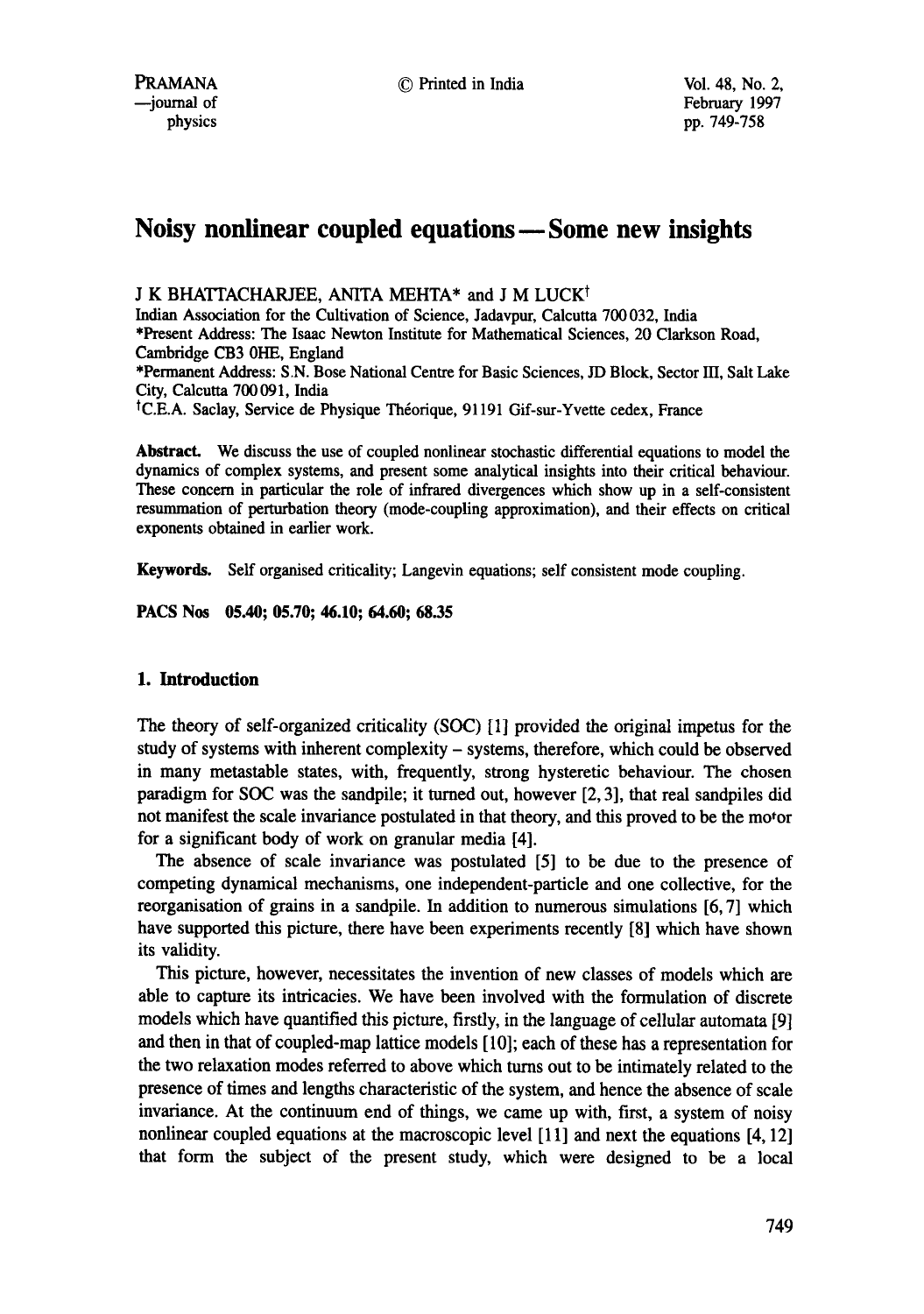representation of sandpile dynamics. The description of these equations forms the subject matter of § 2, which also contains a summary of the main results obtained thus far on their critical behaviour [12].

Section 3 concerns the analysis of these equations using a self-consistent resummation of perturbation theory (mode-coupling approximation), which provides a satisfactory explanation for the numerical results recalled in § 2. Finally, in §4 we make some concluding remarks.

## **2. Coupled local equations for a driven sandpile - the MLN equations**

There have been a number of recent approaches [13-17] which have attempted to model the surfaces of driven sandpiles; starting from the most basic dynamical mechanism, that of diffusion [13], these have incorporated various subtleties, ranging from lateral growth [14] to disorder [17]. However, they have nearly always involved one variable, the local height  $h(x, t)$  of the surface, rather than any form of grain-cluster coupling. In our approach [12], however, the underlying picture is of currents of grains moving down the slope, knocking out bumps and filling in holes in clusters on the landscape. The effective coordinate representing clusters is the local height  $h(x, t)$ , while the moving grains are represented by their local density  $\rho(\mathbf{x}, t)$  – in a driven sandpile these coordinates will clearly be coupled, and the specific form we have chosen for this coupling follows later.

We now review some general facts about rough interfaces [18, 19]. Three critical exponents,  $\alpha$ ,  $\beta$ , and z, characterize the spatial and temporal scaling behaviour of a rough interface. They are conveniently defined by considering the (connected) two-point correlation function of the heights

$$
S(\mathbf{x} - \mathbf{x}', t - t') = \langle h(\mathbf{x}, t)h(\mathbf{x}', t') \rangle - \langle h(\mathbf{x}, t) \rangle \langle h(\mathbf{x}', t') \rangle. \tag{2.1}
$$

We have

$$
S(\mathbf{x},0) \sim |\mathbf{x}|^{2\alpha} \quad (|\mathbf{x}| \to \infty), \qquad S(0,t) \sim |t|^{2\beta} \quad (|t| \to \infty), \tag{2.2}
$$

and more generally

$$
S(\mathbf{x},t) \approx |\mathbf{x}|^{2\alpha} F(|t|/|\mathbf{x}|^2)
$$
\n(2.3)

in the whole long-distance scaling regime  $(x \text{ and } t \text{ large})$ . The scaling function F is universal in the usual sense;  $\alpha$  and  $z = \alpha/\beta$  are respectively referred to as the roughness exponent and the dynamical exponent of the problem.

Our stochastic dynamical equations have the following general form in one space dimension [12]

$$
\frac{\partial h}{\partial t} = D_h \nabla^2 h - T + \eta_h(x, t), \qquad (2.4)
$$

$$
\partial \rho / \partial t = -\nabla j + D_{\rho} \nabla^2 \rho + T + \eta_{\rho}(x, t). \tag{2.5}
$$

For the time being we set

$$
T = -\kappa \rho \nabla^2 h - \lambda \rho (\nabla h)_+ - \mu \rho \nabla h - \nu (\nabla h)_-\tag{2.6}
$$

*Pramana - J. Phys.,* **Vol. 48, No. 2, February 1997 (Part lI)** 

**Special issue on "Nonlinearity & Chaos in the Physical Sciences"** 

750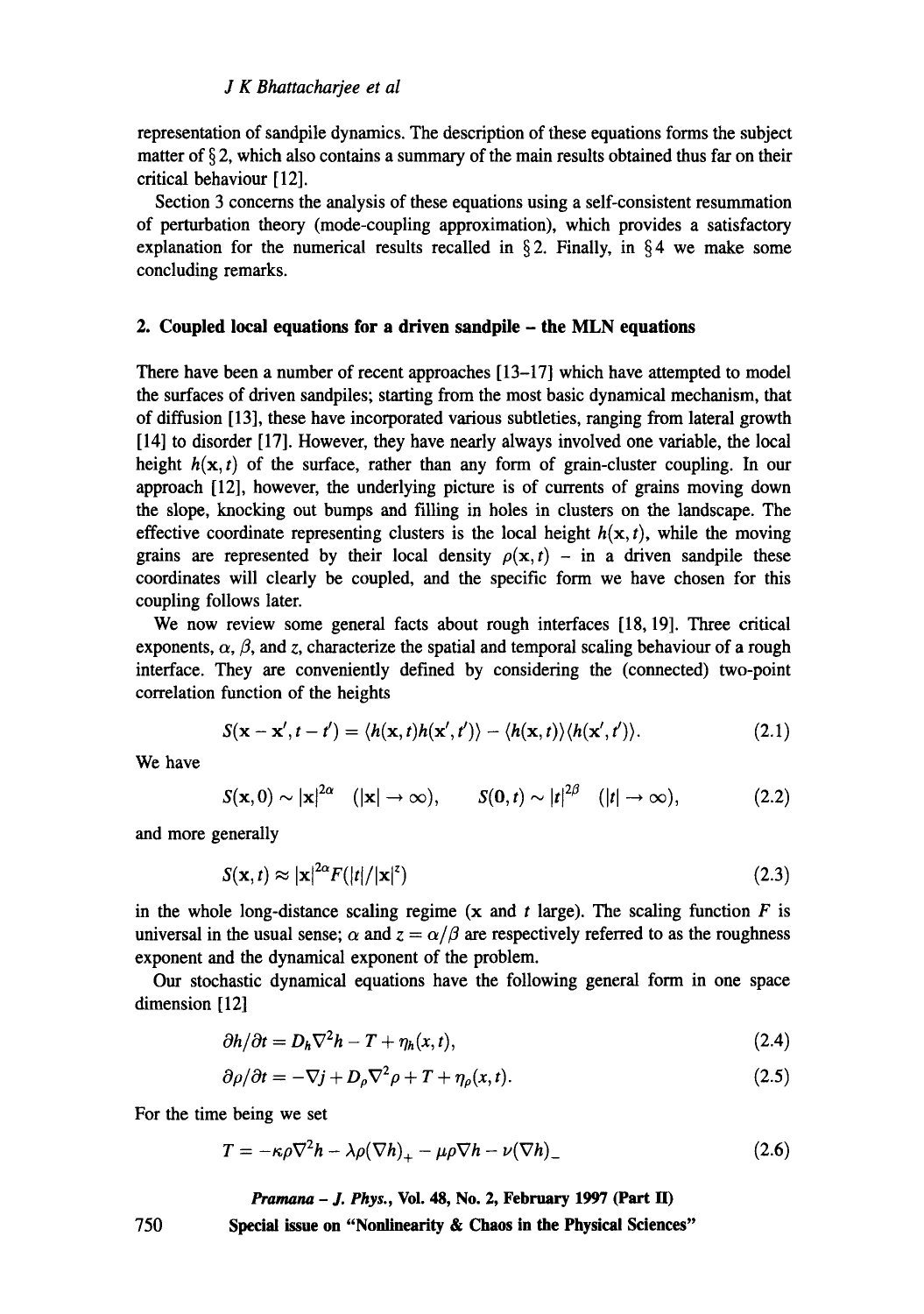and

$$
j = -\gamma \rho (\nabla h) \tag{2.7}
$$

We have introduced the notations  $\nabla = \partial/\partial x$ , and

$$
z_{+} = z \Theta(z) = \begin{cases} z & \text{for } z \ge 0, \\ 0 & \text{for } z \le 0, \end{cases} \quad z_{-} = z(1 - \Theta(z)) = \begin{cases} 0 & \text{for } z \ge 0, \\ z & \text{for } z \le 0, \end{cases}
$$
(2.8)

with  $\Theta(z)$  being Heaviside's step function.

The content of our dynamical equations is as follows:

- The first term on the right hand side of (2.4) represents the rearrangement of clusters in the presence of an applied noise and is the conventional EW [13] term, representing diffusion.
- The second block of terms, T, represents grain-cluster exchange, where:
	- -- The term  $\kappa \rho \nabla^2 h$  represents diffusive motion of the heights mediated by the flowing grains.
	- -- The term  $\mu \rho \nabla h$  also represents intercluster motion of grains, but in a slopedependent fashion.
	- -- The term  $\nu(\nabla h)$  represents the spontaneous generation of flowing grains whenever the local slope is larger than critical; this exists even in the absence of flowing grains and is meant to represent the effect of tilting a stationary sandpile.
	- -- The term  $\lambda \rho (\nabla h)_+$  is a representation of the effect of the boundary layer, in the sense that it enables the reconversion of moving to stationary grains; it compensates for the effect of the tilt term by limiting the release of flowing grains. Although originally conceived chiefly as a regulator [12], it has a definite physical meaning and, as we shall see, is responsible for the anomalous roughening of the interface.
- The first term in (2.5),  $-\nabla j$ , represents the variation in  $\rho$  due to the nonuniformity of the current of flowing grains, in such a way that the total number of particles is conserved. The current  $j(x, t)$  has been written in (2.7) as the product of the number of mobile grains by their velocity, the latter being assumed to read  $v = -\gamma(\nabla h)$ .
- The second term in (2.5) represents the diffusive relaxation of the flowing grains, and is a crude way of representing intergrain collisions.
- The source terms  $\eta_h(x, t)$  and  $\eta_\rho(x, t)$  are taken to be two independent Gaussian white noises, such that

$$
\begin{cases}\n\langle \eta_h(x,t)\eta_h(x',t')\rangle = 2\Delta_h \delta(x-x')\delta(t-t'),\\ \n\langle \eta_\rho(x,t)\eta_\rho(x',t')\rangle = 2\Delta_\rho \delta(x-x')\delta(t-t').\n\end{cases}
$$
\n(2.9)

Pouring grains onto a sandpile should be represented by noise only in  $\rho$ , while shaking it would be represented by noise in h.

We describe below the numerical results obtained in earlier work [12] on some special cases of (2.4), (2.5).

> *Pramana - .L Phys.,* **Vol. 48, No. 2, February 1997 (Part H) Special issue on "Nonlinearity & Chaos in the Physical Sciences"** 751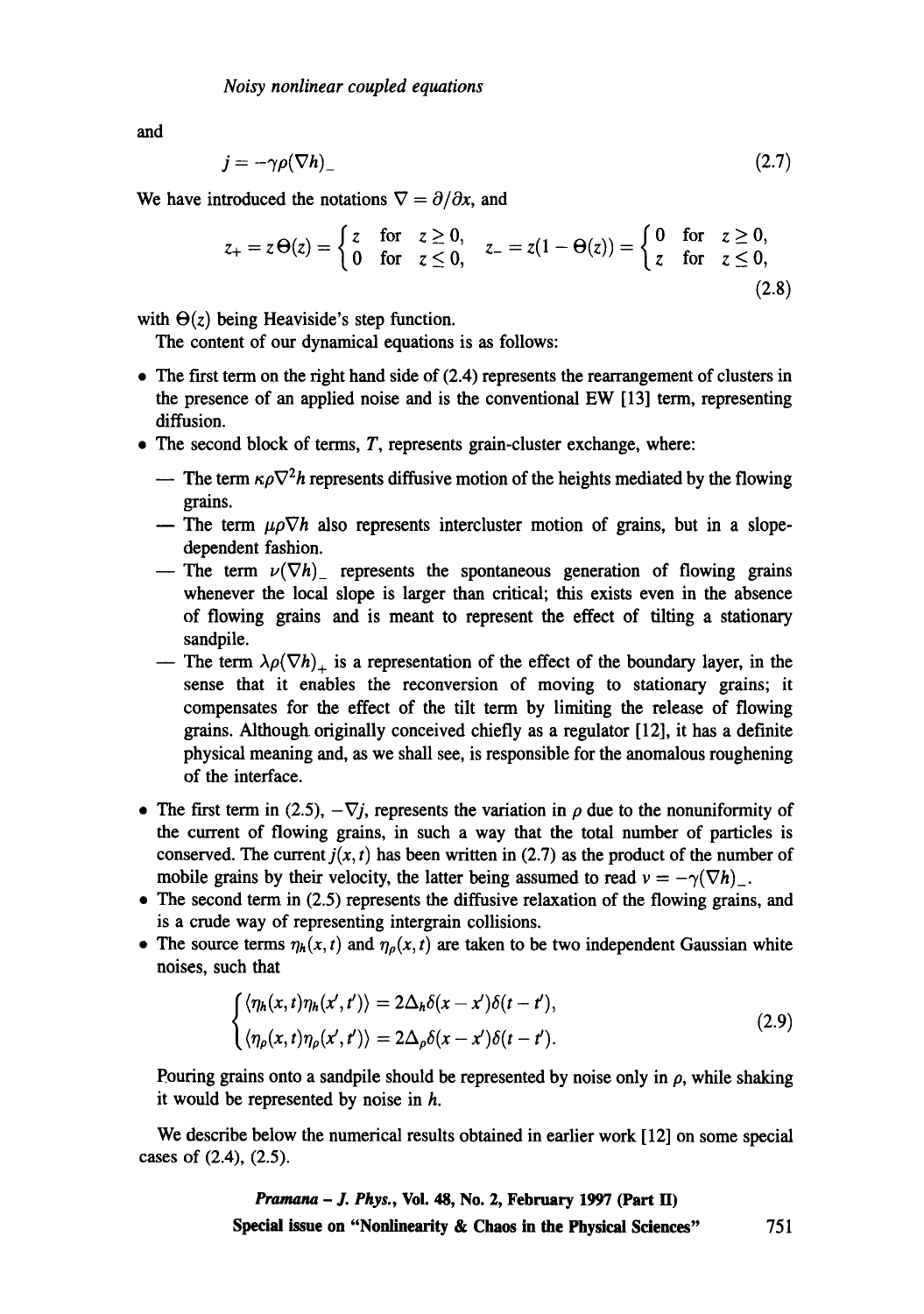#### *2.1 The asymmetric situation (cases 1 to 3)*

This situation is the most commonly encountered one, of a (sloping) sandpile with a preferred direction of flow. The dynamical equations read, on setting  $D_h = D_\rho = \lambda = 1$ and  $\kappa = \mu = 0$ ,

Cases 1 to 3:

\n
$$
\begin{cases}\n\frac{\partial h}{\partial t} = \nabla^2 h - T + \eta_h(x, t), \\
\frac{\partial \rho}{\partial t} = \nabla^2 \rho + T + \eta_\rho(x, t), \\
T = -\rho(\nabla h)_+ - \nu(\nabla h)_-\n\end{cases}
$$
\n(2.10)

We have considered [12] the following three cases:

- Case 1: noise in  $h$  ( $\Delta_h > 0$ ,  $\Delta_p = 0$ ).
- Case 2: noise in  $\rho$  ( $\Delta_h = 0$ ,  $\Delta_o > 0$ ).
- Case 3: noise in h and  $\rho$  ( $\Delta_h > 0$ ,  $\Delta_\rho > 0$ ).

Non-trivial long-range spatial and temporal critical fluctuations are observed for both species h and  $\rho$  in these three cases. Case 1 is of particular interest, as it is the most directly comparable with the well-known EW [13] and KPZ [14] models. We observe a rougher behaviour of the *h*-profile than the two aforenamed. This effect is very pronounced in the spatial direction ( $\alpha_h = 0.94 \pm 0.07$  is to be compared with  $1/2$  in both cases), and still appreciable in the temporal one ( $\beta_h = 0.43 \pm 0.04$  is to be compared with 1/3 and 1/4). This anomalous roughening is due, as we will see by the analysis in the next section, to the effect of the  $\lambda \rho (\nabla h)_+$  term.

We have also investigated numerically [12] a simpler variant of the above (referred to therein as case la) - these were essentially identical, apart from notational differences, to the equations analysed by another group [20]. They read

Case 1a: 
$$
\begin{cases} \frac{\partial h}{\partial t} = \nabla^2 h - T + \eta_h(x, t), \\ \frac{\partial \rho}{\partial t} = \nabla^2 \rho + T + \eta_\rho(x, t), \\ T = -\mu \rho \nabla h. \end{cases}
$$
 (2.11)

The critical exponents for this case are also presented in table 1.

#### 2.2 The *symmetric situation (cases 4 to 6)*

We now turn to the description of the symmetric version of our dynamical equations – these have the  $x \leftrightarrow -x$  symmetry, and describe the surface of a sandpile which is flat on average. The dynamical equations now read in full generality

Case 4 to 6:

\n
$$
\begin{cases}\n\frac{\partial h}{\partial t} = D_h \nabla^2 h - T + \eta_h(x, t), \\
\frac{\partial \rho}{\partial t} = -\nabla j + D_\rho \nabla^2 \rho + T + \eta_\rho(x, t), \\
T = -\kappa \rho \nabla^2 h - \lambda \rho |\nabla h| + \nu (|\nabla h| - C)_+, \\
j = \gamma \rho \text{ sign } (\nabla h) \left( |\nabla h| - C \right)_+, \n\end{cases}
$$
\n(2.12)

where  $C$  is a slope threshold. In order to investigate the critical regime, we simplify the

752 *Pramana - J. Phys.,* **Vol. 48, No. 2, February 1997 (Part ID Special issue on "Nonlinearity & Chaos in the Physical Sciences"**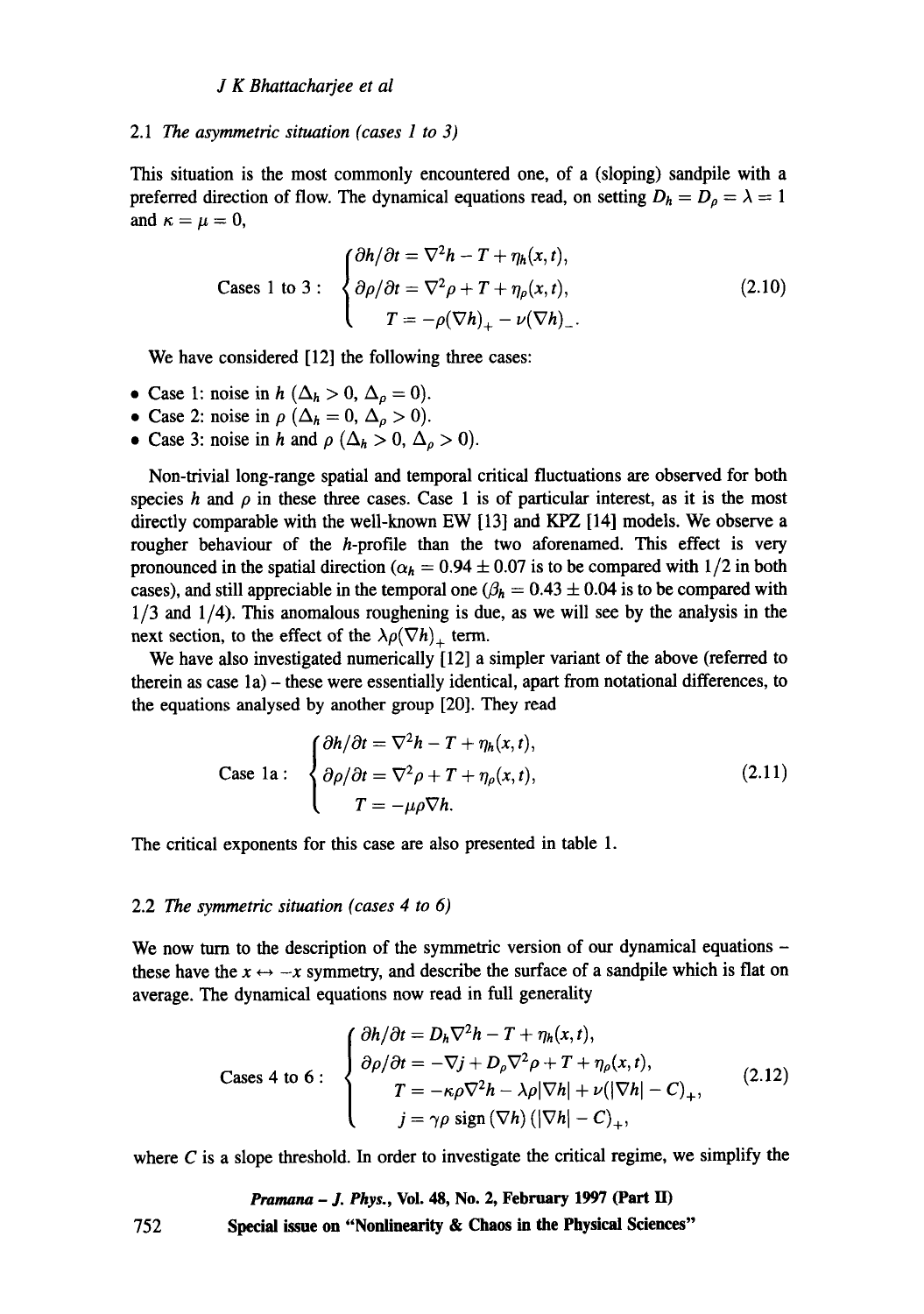above equations by setting  $\gamma = C = 0$ . We again consider three cases:

- Case 4: noise in  $h$  ( $\Delta_h > 0$ ,  $\Delta_p = 0$ ).
- Case 5: noise in  $\rho$  ( $\Delta_h = 0$ ,  $\Delta_{\rho} > 0$ ).
- Case 6: noise in h and in  $\rho$  ( $\Delta_h > 0$ ,  $\Delta_o > 0$ ).

In cases 4 and 6 [12], we observe  $\alpha_h \approx \beta_h \approx 0.40$  and  $z_h = 1$  within error bars, just as in case 1a, whereas  $\rho(x, t)$  does not exhibit divergent fluctuations: the structure factors  $S_o(q,0)$  and  $S_o(0,\omega)$  rather saturate to constant values for small enough values of wavevector q or frequency  $\omega$ , implying the fast decay of  $\rho - \rho$  correlations at long separations in space and in time. In case 5, where noise is present only in the equation for  $\rho$ , we find that h gets frozen, soon after the initial period has elapsed, into a nontrivial rough landscape, entirely inherited from the transient period, and therefore characterised by a roughness exponent  $\alpha \approx 0.40$ . The evolution of  $\rho$  which then takes place, with this frozen height configuration as a background, is effectively linear, and the EW exponents are observed, in spite of the background.

## **3. Mode-coupling analysis**

In this section we provide some analytical insight into the scaling behaviour of the various cases of coupled Langevin equations discussed in the previous section. Our analysis is based on a self-consistent resummation of perturbation theory at the one-loop level, introduced long ago in the context of fluid mechanics [21], and usually referred to as the mode-coupling approximation. The main outcome will be that those models exhibit infrared singularities that control their scaling behaviour.

We illustrate this point by analysing case la in detail. The two coupled equations for the variables h and  $\rho$  are given in (2.11) and (2.9). We denote by  $S_h(k,\omega)$  the double Fourier transform of the correlation function (2.1), such that

$$
\langle h(k,\omega)h(k',\omega')\rangle = \delta(k+k')\delta(\omega+\omega')S_h(k,\omega)
$$
\n(3.1)

and by  $G_h(k,\omega)$  the Green's function, or propagator, of (2.11) for h, averaged over the noise, and similar notations for the  $\rho$ -field.

In the absence of coupling  $(\mu = 0)$ , (2.11) degenerate into two independent free (EW) models in the variables h and  $\rho$ . The Green's functions and correlation functions then read

$$
G_h^{(0)-1}(k,\omega) = -i\omega + k^2,
$$
  

$$
S_h^{(0)}(k,\omega) = \frac{2\Delta_h}{\omega^2 + k^4},
$$
 (3.2)

and similar expressions for  $G_{\rho}^{(0)}$  and  $S_{\rho}^{(0)}$ .

The effect of the coupling  $\mu$  is to dress the propagator, namely to change it from the free one, given in (3.2), to the full one,  $G_h(k,\omega)$ . Dyson's equation yields

$$
G_h^{-1}(k,\omega) = G_h^{(0)-1}(k,\omega) + \Sigma_h(k,\omega),
$$
\n(3.3)

where  $\Sigma_h(k,\omega)$  is the self-energy, or mass operator [22].

*Pramana - J. Phys.,* **Vol. 48, No. 2, February 1997 (Part ll) Special issue on "Nonlinearity & Chaos in the Physical Sciences"** 753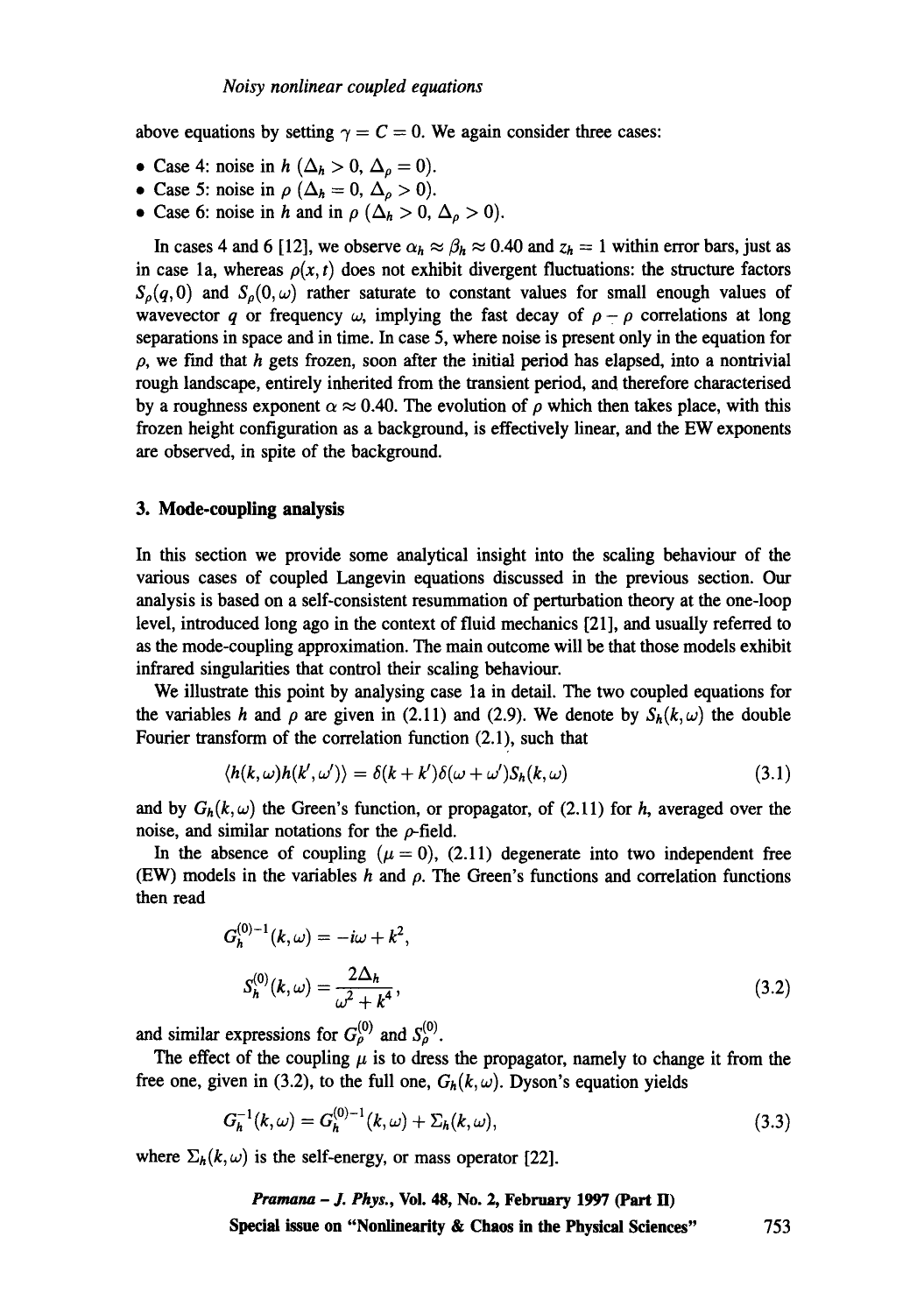Within the self-consistent one-loop (mode-coupling) approximation, where the internal lines of the self-energy graph are fully dressed, we have

$$
\Sigma_h(k,\omega) = \mu^2 \int \frac{\mathrm{d}k'}{2\pi} \int \frac{\mathrm{d}\omega'}{2\pi} S_\rho(k',\omega') k(k-k') G_h(k-k',\omega-\omega'). \tag{3.4}
$$

Now we make the following scaling ansatz about  $\Sigma_h(k,\omega)$  and  $S_h(k,\omega)$ 

$$
\Sigma_h(k,\omega) \approx k^{z_h} \sigma(\omega/k^{z_h}),
$$
\n
$$
S_h(k,\omega) \approx k^{-1-2\alpha_h-z_h} S(\omega/k^{z_h}),
$$
\n
$$
(k>0)
$$
\n
$$
(3.5)
$$

and similarly for  $\Sigma_o(k, \omega)$  and  $S_o(k, \omega)$ , with exponents  $z_o$  and  $\alpha_o$ . The determination of  $z_h$ involves the computation of the static (zero-frequency) self-energy  $\Sigma_h(k)$  =  $\Sigma_h(k,\omega = 0)$ . We assume  $z_h < 2$ , so that  $\Sigma_h(k)$  dominates  $k^2$  in the scaling region [this hypothesis will be checked a posteriori]. Hence in (3.3) we have

$$
G_h(k,\omega)^{-1} \approx -i\omega + \Sigma_h(k,\omega). \tag{3.6}
$$

Accordingly, we explore the integral on the right-hand-side of (3.4) at zero external frequency. The integral has an infrared divergence when the momentum  $k'$  of the correlation function goes to zero. Indeed in this limit  $k(k - k') \approx k^2$ , and

$$
G_h^{-1}(k - k', -\omega') \approx i\omega' + \Sigma_h(k - k')
$$
  
\n
$$
\approx i\omega' + \Sigma_h(k)
$$
  
\n
$$
\approx \Sigma_h(k). \tag{3.7}
$$

Because of the scaling laws (3.5) we effectively explore the low-frequency behaviour when we explore low values of  $k'$ . The self-energy of (3.4) now becomes

$$
\Sigma_h(k) \approx \frac{\mu^2 k^2}{\Sigma_h(k)} \int \frac{dk'}{2\pi} \int \frac{d\omega'}{2\pi} S_\rho(k', \omega')
$$

$$
\sim \frac{\mu^2 k^2}{\Sigma_h(k)} \int \frac{dk'}{2\pi} |k'|^{-1-2\alpha_\rho},
$$
(3.8)

since

$$
\int \frac{d\omega}{2\pi} S_h(k,\omega) \sim |k|^{-1-2\alpha_h},\tag{3.9}
$$

and a similar formula for the  $\rho$ -field, as a consequence of (3.5). The integral on the righthand-side of (3.8) clearly exhibits an infrared divergence. For  $\alpha_{\rho} \ge 0$ , the integral diverges at small  $k'$ . If we regularise the integral by introducing as an infrared cutoff a smallest wavevector  $k_0$ , (3.8) yields

$$
\Sigma_h(k) \sim \mu |k| k_0^{-\alpha_\rho}.\tag{3.10}
$$

The above result at zero frequency implies  $z_h = 1$ ; an identical analysis yields  $z_\rho = 1$ .

#### *Pramana - J. Phys.,* **Vol. 48, No. 2, February 1997 (Part ID**

754 **Special issue on "Nonlinearity & Chaos in the Physical Sciences"**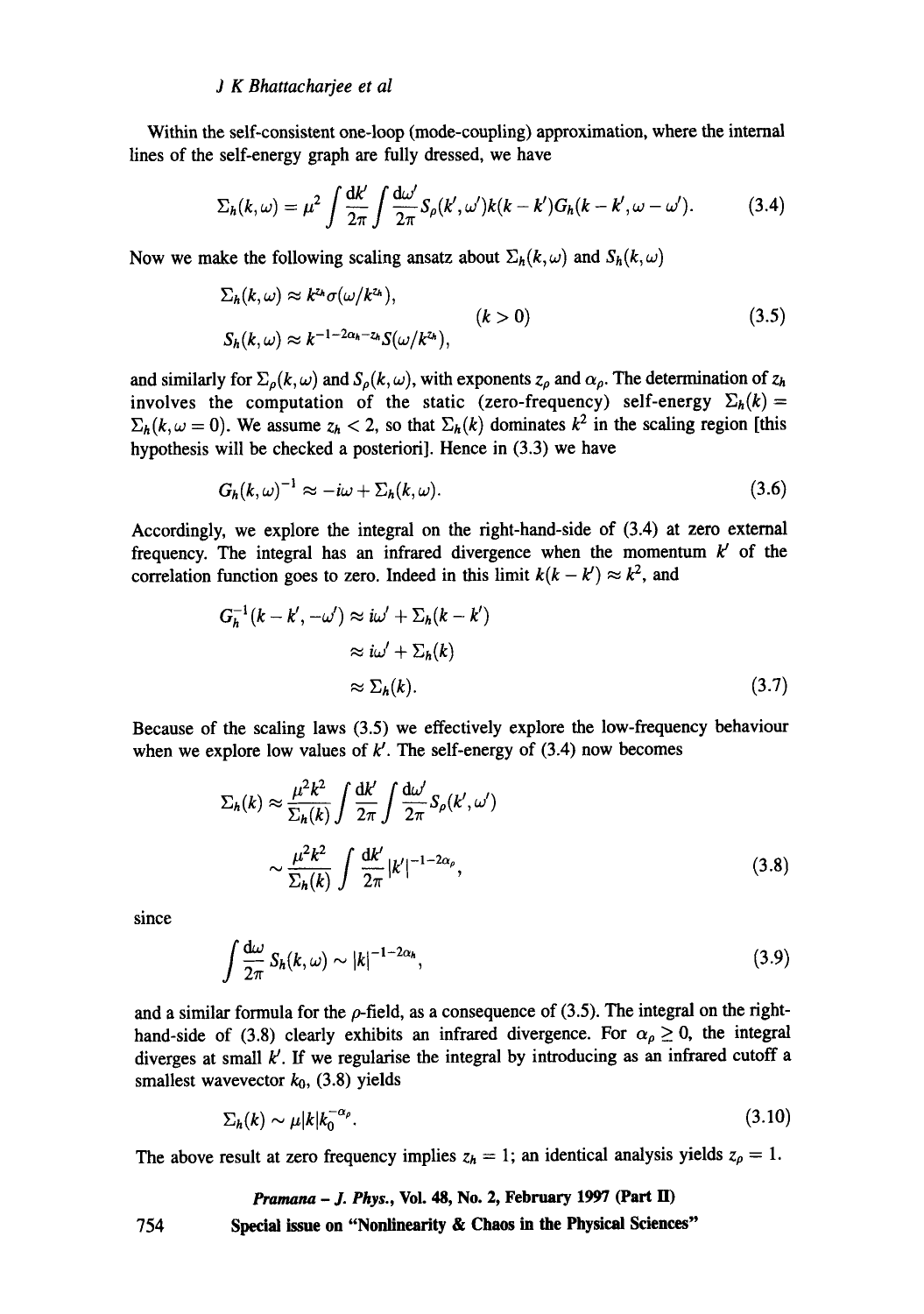Now, in order to determine  $\alpha_h$ , we investigate the correlation function  $S_h(k,\omega)$ . Again within the self-consistent one-loop approximation, we have

$$
S_h(k,\omega) \approx \frac{1}{\omega^2 + k^4} + \mu^2 \int \frac{dk'}{2\pi} \int \frac{d\omega'}{2\pi} S_\rho(k',\omega') (k-k')^2 S_h(k-k',\omega-\omega')
$$
  

$$
\approx \frac{1}{\omega^2 + k^4} \Biggl[ 1 + \mu^2 \int \frac{dk'}{2\pi} \frac{(k-k')^2}{|k-k'|^{1+2\alpha_h}} \frac{1}{|k'|^{1+2\alpha_\rho}} \frac{\sum_\rho(k') + \sum_h(k-k')}{\omega^2 + (\sum_\rho(k') + \sum_h(k-k'))^2} \Biggr].
$$
(3.11)

Using (3.9), we have

$$
\frac{1}{k^{1+2\alpha_h}} \approx \frac{1}{k^2} + \mu^2 \int \frac{\mathrm{d}k'}{2\pi} \frac{(k-k')^2}{(k-k')^{1+2\alpha_h}} \frac{1}{k'^{1+2\alpha_\rho}}. \tag{3.12}
$$

The low-momentum divergence of the integral on the fight-hand-side of (3.12) implies that the integral scales as  $|k|^{1-2a}k_0^{a}$ , which is much smaller than  $k^{-1-2a}$  in the longwavelength limit. Thus  $\alpha_h$  remains at its EW value, namely  $\alpha_h = 1/2$ . An identical argument on the  $\rho$ -correlation yields  $\alpha_h = \alpha_\rho = 1/2$  and  $z = 1$  in case 1a.

A variant of case la is the model studied by Bouchaud *et al* [20]. In our notation, this model reads

$$
\begin{cases} \partial h/\partial t = \nabla^2 h + c \nabla h + \mu \rho \nabla h + \eta_h(x, t), \\ \partial \rho/\partial t = \nabla^2 \rho - c \nabla h - \mu \rho \nabla h. \end{cases}
$$
(3.13)

The zeroth-order (free) Green's function and correlation function for h are respectively

$$
G_h^{(0)}(k,\omega) = \frac{1}{-i\omega + k^2 + ick},
$$
  

$$
S_h^{(0)}(k,\omega) = \frac{2\Delta_h}{(\omega - ck)^2 + k^4}.
$$
 (3.14)

The coupling between both fields can be viewed as a coloured noise acting on  $\rho$ . The zeroth-order correlation function for  $\rho$  is

$$
S_{\rho}^{(0)}(k,\omega) = \frac{2c^2 \Delta_h k^2}{\left((\omega - ck)^2 + k^4\right)(\omega^2 + k^4)},\tag{3.15}
$$

hence

$$
\int S_{\rho}^{(0)}(k,\omega)\frac{d\omega}{2\pi} = \frac{2c^2\Delta_h}{k^2(4k^2+c^2)}.
$$
\n(3.16)

The full Green's function is then again given by (3.3), with the self-energy as in (3.4). The low-momentum region produces a divergent integral, because of (3.9), so that the conclusion  $z_h = 1$  is still valid. The analysis of the correlation function follows in a manner similar to that done for case 1a, and leads to  $\alpha_h = 1/2$ .

> *Pramana - J. Phys.*, Vol. 48, No. 2, February 1997 (Part II) **Special issue on "Nonlinearity & Chaos in the Physical Sciences"** 755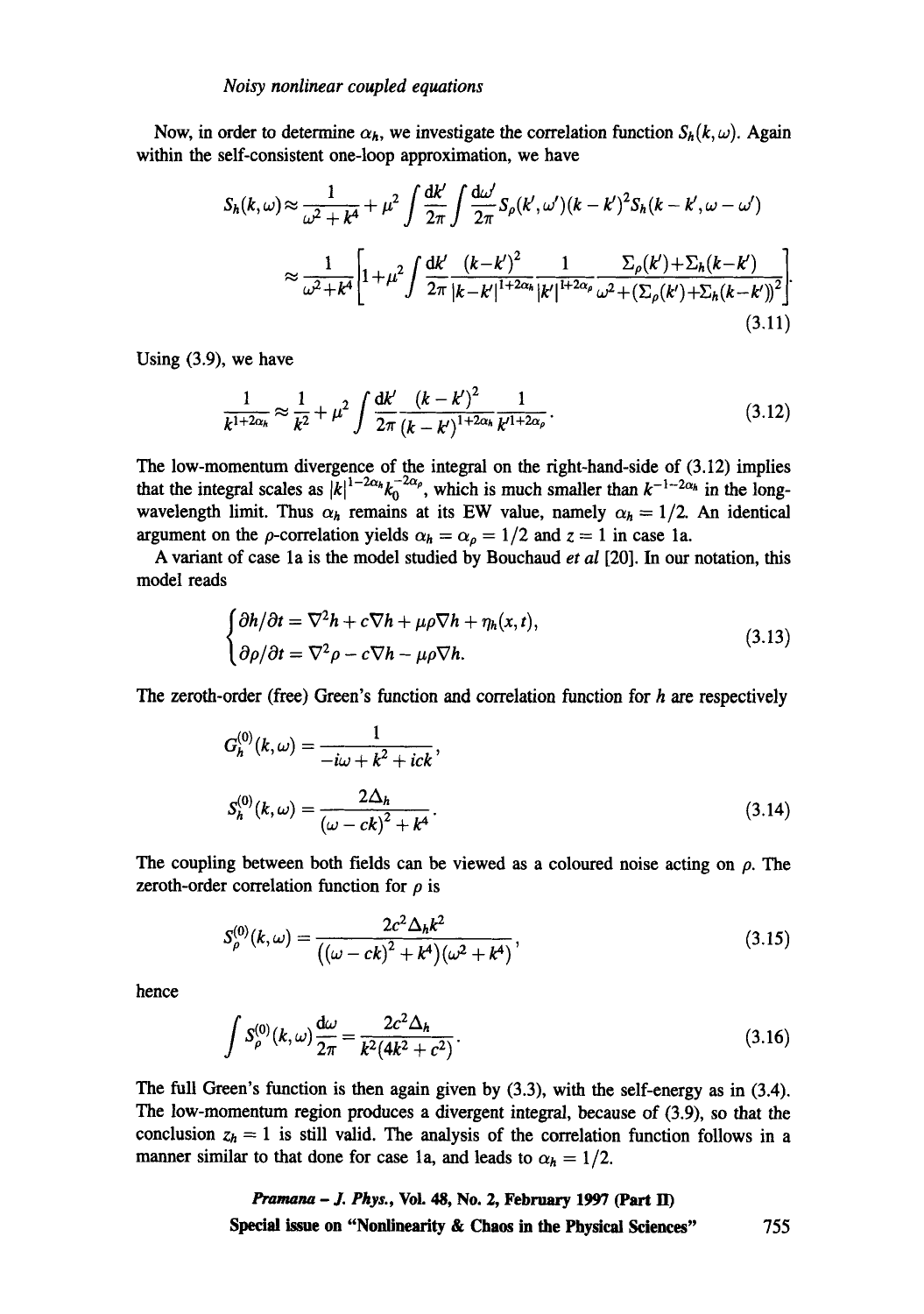Bouchaud *et al* [20] applied standard perturbation theory to their equations (3.13). They did not meet the infrared singularity described above, since this phenomenon can only appear through treatments which go beyond strict perturbation theory, such as our self-consistent resummation procedure. Hence the conclusion that the model (3.13) is free (EW-like) on a perturbative basis is incorrect.

To close up this analysis, we come back to our case 1. We observe that the transfer term

$$
T = -\nu(\nabla h) - \lambda \rho(\nabla h)_{+} \tag{3.17}
$$

can be thought of as a formal infinite series by invoking a suitable representation for Heaviside's  $\Theta$ -function. We are thus led to consider the following more general structure for the transfer term

$$
T = -\nu \nabla h - \lambda \rho \nabla h - \sum_{n=1}^{\infty} \nu_n (\nabla h)^{n+1} - \rho \sum_{n=1}^{\infty} \lambda_n (\nabla h)^{n+1}.
$$
 (3.18)

Dimensional analysis'along the lines of ref. [12] shows that, among the terms in the sums, only  $\nu_1 (\nabla h)^2$  is relevant in one space dimension. Now consider the calculation of  $\Sigma_h(k)$ , within the above self-consistent one-loop approach. Two contributions are to be taken into account. We have already dealt with one of them in (3.4). That forces  $z_h = 1$ , independently of  $\alpha_h$ . The other contribution is of the KPZ variety [14], for which a symmetry property, referred to as Galilean invariance, requires  $\alpha_h + z_h = 2$  [18,19]. This in turn forces  $\alpha_h = 1$  and  $\beta_h = 1$ .

The numerical work [12] for case 1 suggests  $\alpha_h \approx 1$  and  $\beta_h \approx 1/2$ , consistent with  $z_h \approx 2$ . One possible, although rather exotic, explanation for the difference between the analytical prediction  $z_h = 1$  and the numerical estimate  $z_h \approx 2$  is the phenomenon observed recently [23] in a suitably regularized mean-field version of the KPZ problem. These authors have shown that the dynamics of the approach to the stationary state is much slower than the linear-response dynamics in the stationary state.

Finally, for our cases 4 and 6, which bear a close resemblance to the models studied by Krug and Spohn [19], the present work yields  $\alpha_{\rho} = 1/2$  and  $z_h = 1$ , as was indeed found numerically in [12]. The situation of case 5 was already discussed in §2.

## **4. Discussion**

In the above, we have presented analytical insights on the behaviour of a system of coupled noisy nonlinear equations put forward earlier [4, 12] as a model of sandpile dynamics. The anomalous roughening seen in case 1, in particular, is seen to be due predominantly to the effect of the term  $\lambda \rho(\nabla h)_+$ ; this has a simple physical explanation in the context of the observed agreement of our results with the experimental work of *Kurnaz et al* [24]. The authors of that work found, for the case of a rotated and shaken sandpile, exponents  $\alpha_h = 0.92 \pm 0.05$  and  $\beta_h = 0.48 \pm 0.16$  (in close agreement with case 1 in our table), and attributed this to the effects of interstitial fluids in their system. The effect of the  $\lambda \rho (\nabla h)_+$  term is precisely to put back "roughness" on the profile of the pile at a rate proportional to the density  $\rho$  of mobile grains. We see therefore that our analysis above, among other things, provides a rather appealing picture of an experimental scenario.

> *Pramana - .I. Phys.,* **Vol. 48, No. 2, February 1997 (Part II) Special issue on "Nonlinearity & Chaos in the Physical Sciences"**

756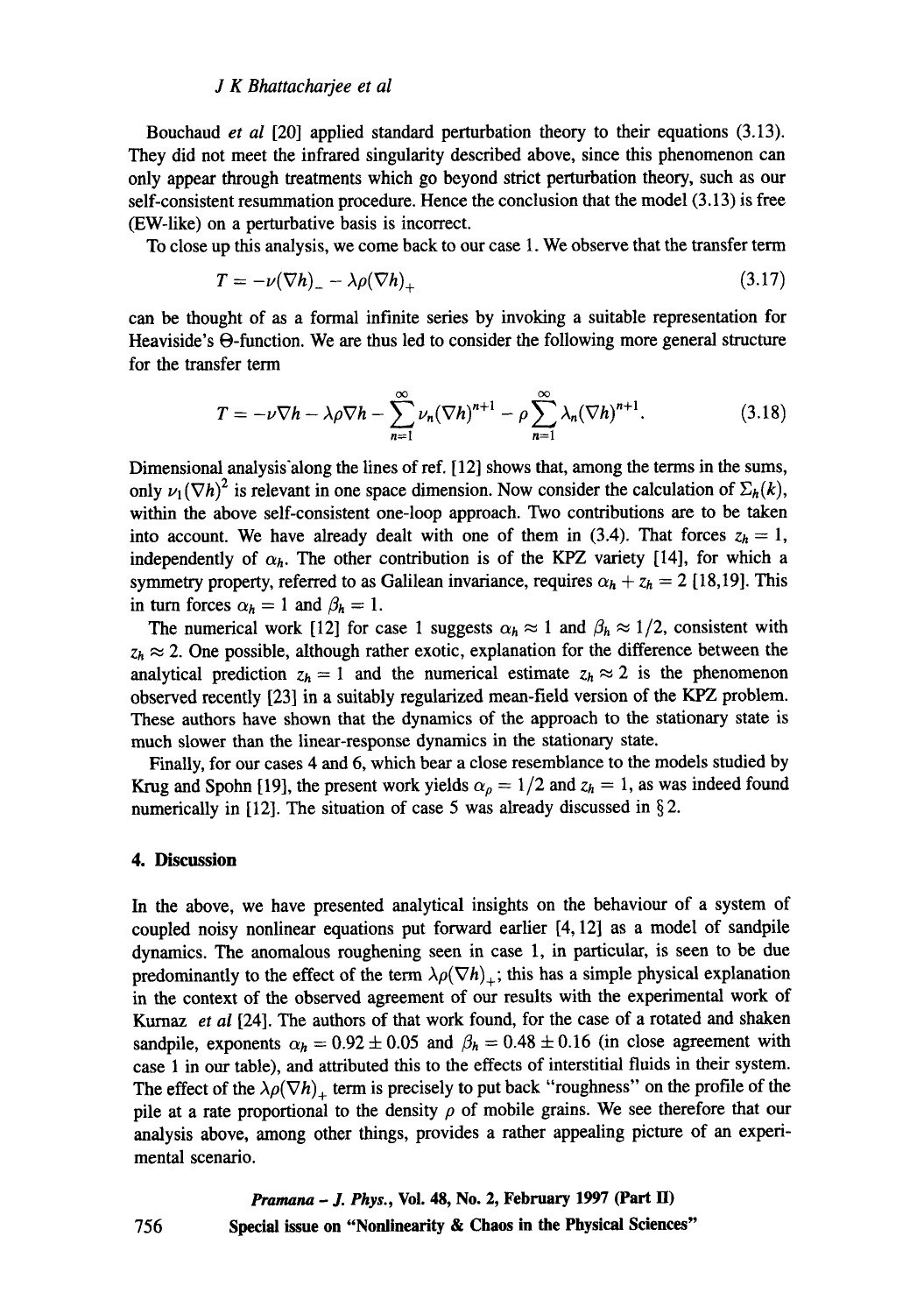**Table 1.** Critical exponents  $\alpha$ ,  $\beta$ , and z for both fields  $h(x, t)$  and  $\rho(x, t)$ , measured from numerical simulations of the coupled stochastic equations in the various cases described in text (after ref. [12]). The exact EW and KFZ values are recalled for comparison. A hyphen means that the corresponding quantity is in our opinion not critical. An asterisk means that the exponent  $z$  cannot be accurately evaluated from the available data on  $\alpha$  and  $\beta$ .

| Model                                      | <b>Species</b> | $\alpha$                           |                                    | z                              |
|--------------------------------------------|----------------|------------------------------------|------------------------------------|--------------------------------|
| EW                                         | h              | 1/2                                | 1/4                                |                                |
| <b>KPZ</b>                                 | h              | 1/2                                | 1/3                                | 3/2                            |
| asymmetric<br>(1)<br>noise in $h$          | h<br>μ         | $0.94 \pm 0.07$<br>$0.22 \pm 0.08$ | $0.43 \pm 0.04$<br>$0.07 \pm 0.02$ | $2.2 \pm 0.4$<br>$\ast$        |
| no-tilt<br>(1a)<br>noise in hand in $\rho$ | h              | $0.36 \pm 0.02$<br>$0.39 \pm 0.05$ | $0.41 \pm 0.08$<br>$0.27 \pm 0.04$ | $0.9 \pm 0.2$<br>$1.4 \pm 0.4$ |

# **Acknowledgements**

One of the authors (AM) acknowledges the hospitality of the Isaac Newton Institute for Mathematical Sciences, where part of this work was carried out.

### **References**

- [1] P Bak, C Tang and K Wiesenfeld, *Phys. Rev. Lett.* 59, 381 (1987); *Phys. Rev.* A38, 364 (1988)
- [2] Anita Mehta and G C Barker, *Rep. Prog. Phys.* 57, 383 (1994)
- [3] H M Jaeger and S R Nagel, *Science* 255, 1523 (1992)
- [4] *Granular Matter: An interdisciplinary approach* edited by Anita Mehta (Springer Verlag, New York, 1993)
- [5] Anita Mehta, The *physics ofpowders,* in *Correlations and Connectivity* edited by H E Stanley and N Ostrowsky (Kluwer Academic Press, Dordrecht, 1990)
- [6] Anita Mehta and G C Barker, *Phys. Rev. Lett.* 67, 394 (1991)
- [7] G C Barker and Anita Mehta, *Phys. Rev.* A45, 3435 (1992)
- [8] V Frette, K Christensen, A Malthe-Sørenssen, J Feder, T Jøssang and P Meakin, *Nature (London)* 379, 49 (1996)
- [9] Anita Mehta and G C Barker, *Europhys. Lett.* 27, 501 (1994)
- [10] G C Barker and Anita Mehta, *Phys. Rev.* E53, 5704 (1996)
- [11] Anita Mehta, R J Needs and S Dattagupta, J. *Star. Phys. 68,* 1131 (1992)
- [12] Anita Mehta, J M Luck and R J Needs, *Phys. Rev.* E53, 92 (1996) Anita Mehta, G C Barker, J M Luck and R J Needs, *Physica A224,* 48 (1996)
- [13] S F Edwards and D R Wilkinson, *Proc. R. Soc. London* A381, 17 (1982)
- [14] M Kardar, G Parisi and Y Zhang, *Phys. Rev. Lett.* 56, 889 (1986)
- [15] T Hwa and M Kardar, *Phys. Rev. Lett.* 62, 1813 (1989)
- [16] G Grinstein and D H Lee, *Phys. Rev. Lett. 66,* 177 (1991)
- [17] J Toner, *Phys. Rev. Lett. 66,* 679 (1991)
- [18] T Halpin-Healy and Y C Zhang, *Phys. Rep.* 254, 215 (1995) A L Bar~ibasi and H E Stanley, *Fractal Concepts in Surface Growth* (Cambridge University Press, 1995)
- [19] J Krug and H Spohn, in *Solids far from equilibrium* edited by C Godfeche (Cambridge University Press, 1992)

*Pramana - J. Phys.,* **Vol. 48, No. 2, February 1997 (Part ID** 

**Special issue on "Nonlinearity & Chaos in the Physical Sciences"** 757